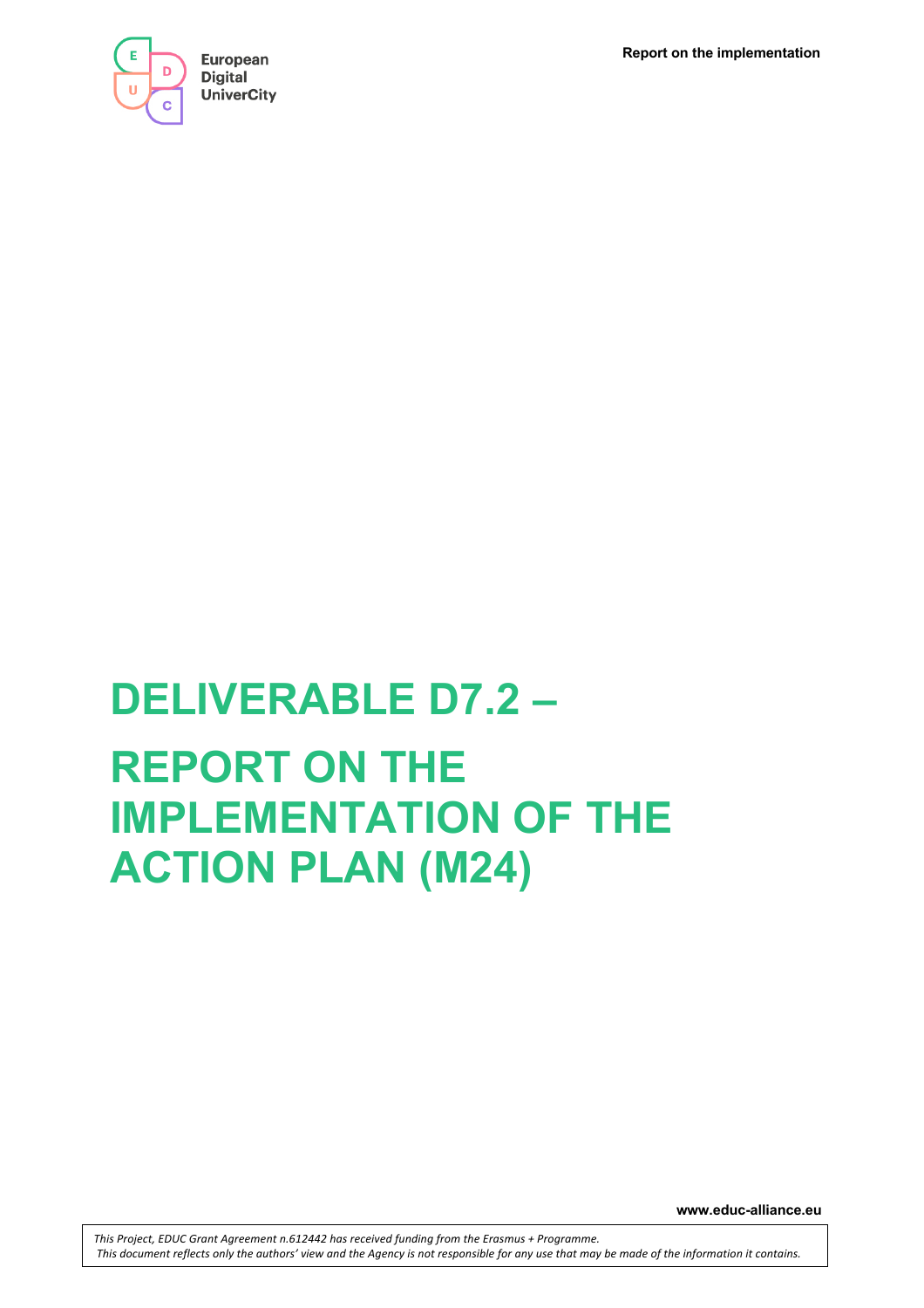Е European D **Digital UniverCity**  $\mathbf C$ 

| <b>Project Acronym</b>                       | <b>EDUC</b>                                                                                                                                                                                                                                                    |
|----------------------------------------------|----------------------------------------------------------------------------------------------------------------------------------------------------------------------------------------------------------------------------------------------------------------|
| <b>Project Full Name</b>                     | <b>European Digital UniverCity</b>                                                                                                                                                                                                                             |
| <b>Grant Agreement No.</b>                   | 612442-EPP-1-2019-1-DE-EPPKA2-EUR-UNIV                                                                                                                                                                                                                         |
| Programme                                    | Erasmus +                                                                                                                                                                                                                                                      |
| <b>Instrument</b>                            | <b>European Universities</b>                                                                                                                                                                                                                                   |
| <b>Start date of Project</b>                 | 01/10/2019                                                                                                                                                                                                                                                     |
| <b>Duration</b>                              | 36 months                                                                                                                                                                                                                                                      |
| Deliverable No.                              | 7.2                                                                                                                                                                                                                                                            |
| Document name                                | Deliverable D7.2 Report on the implementation of the<br>action plan                                                                                                                                                                                            |
| <b>Work Package</b>                          | 7                                                                                                                                                                                                                                                              |
| <b>Associated Task</b>                       | Task 7.1: Design of an action plan for harmonization<br>of the mobility infrastructures and its implementation                                                                                                                                                 |
| <b>Dissemination Level</b>                   | 'Public' dissemination                                                                                                                                                                                                                                         |
| <b>Contractual Submission</b><br><b>Date</b> | M24 (September 2021)                                                                                                                                                                                                                                           |
| <b>Actual Submission Date</b>                | M28 (January 2022)                                                                                                                                                                                                                                             |
| <b>Main Author</b>                           | Hoa Nguyenová, Violeta Osouchová                                                                                                                                                                                                                               |
| <b>Institution</b>                           | Masaryk University                                                                                                                                                                                                                                             |
| E-mail                                       | nguyenova@czs.muni.cz, osouchova@czs.muni.cz                                                                                                                                                                                                                   |
| <b>Abstract</b>                              | Partners regularly meet to discuss the progress in<br>implementing the action plan for harmonization of<br>mobility infrastructure. This deliverable maps out the<br>progress made at all partner universities during the<br>first year of the implementation. |
| <b>Keywords</b>                              | Physical mobility; Mobility infrastructure; Mobility<br>administration; Implementation report; Action plan                                                                                                                                                     |

**www.educ-alliance.eu**

*This Project, EDUC Grant Agreement n.612442 has received funding from the Erasmus + Programme. This document reflects only the authors' view and the Agency is not responsible for any use that may be made of the information it contains.*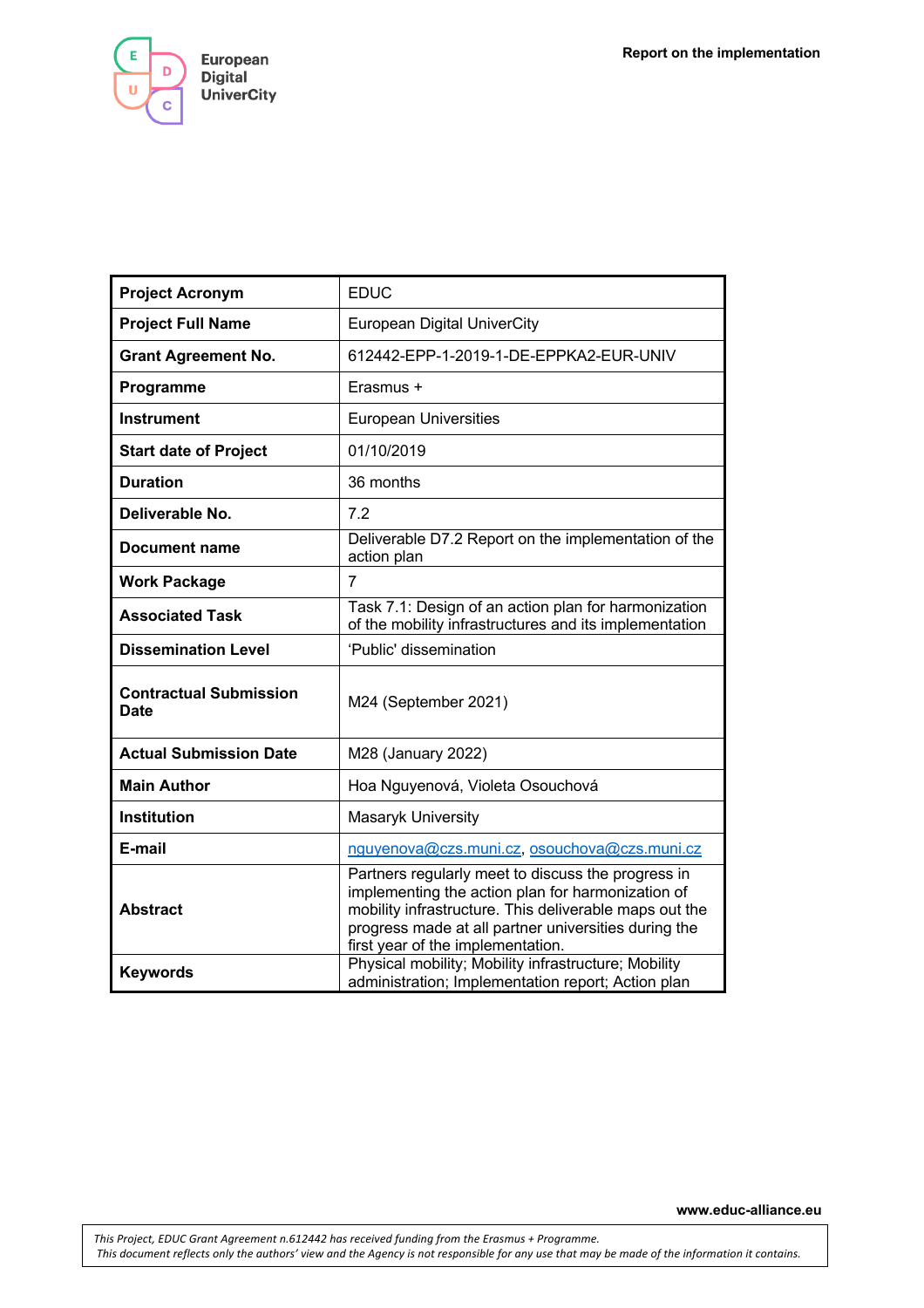

# **INTRODUCTION**

The presented document is the first implementation report of the action plan for the harmonization of the mobility infrastructure within the European Digital UniverCity (EDUC) alliance. It is a part of work package 7 (WP7) of the pilot phase of the project. WP7 "Reducing barriers for physical mobility" is focused on streamlining and harmonizing mobility procedures in such manner that existing barriers preventing students or staff going on mobilities are reduced as much as possible. The first reporting period covers August 2020 – November 2021.

The action plan is the result of task 7.1 (Harmonization of the mobility infrastructure) and includes suggestions for improving several key areas in mobility administration: 1) policies and mobility regulations, 2) funding, 3) strong recommendation for international experience in EDUC, 4) EDUC Fast track, 5) study and teaching offer, 6) student services, 7) promotion. The action plan was approved by the EDUC Steering Committee in July 2020 and is being implemented at each university since at their own pace.

The following report provides a listing of each of the key areas and explanation of progress made by each partner.

## **Partner universities in the EDUC alliance and their abbreviations**

University of Potsdam – UP Université de Rennes 1 – UR1 Université Paris Nanterre – UPN Masaryk University – MU University of Pécs – PTE University of Cagliari – UNICA

# **OVERVIEW OF EACH PART OF THE 7.1 ACTION PLAN AND PARTNERS' PROGRESS:**

# **1. Official regulations and policies**

#### **In progress**

The majority of partners have their **mobility policies** published at this moment, including information on inclusion, transparent mobility process and language preparation for outgoing students.

- **UNICA** has all mobility related information and guidelines published on the website.
- **UPN** has taken the approval of the 7.1 action plan as an opportunity to revisit and update their existing charter for international mobilities.
- **UP** has provided an addendum to the SEN standards paper (WP 7.3) and has an inclusion policy.

**www.educ-alliance.eu**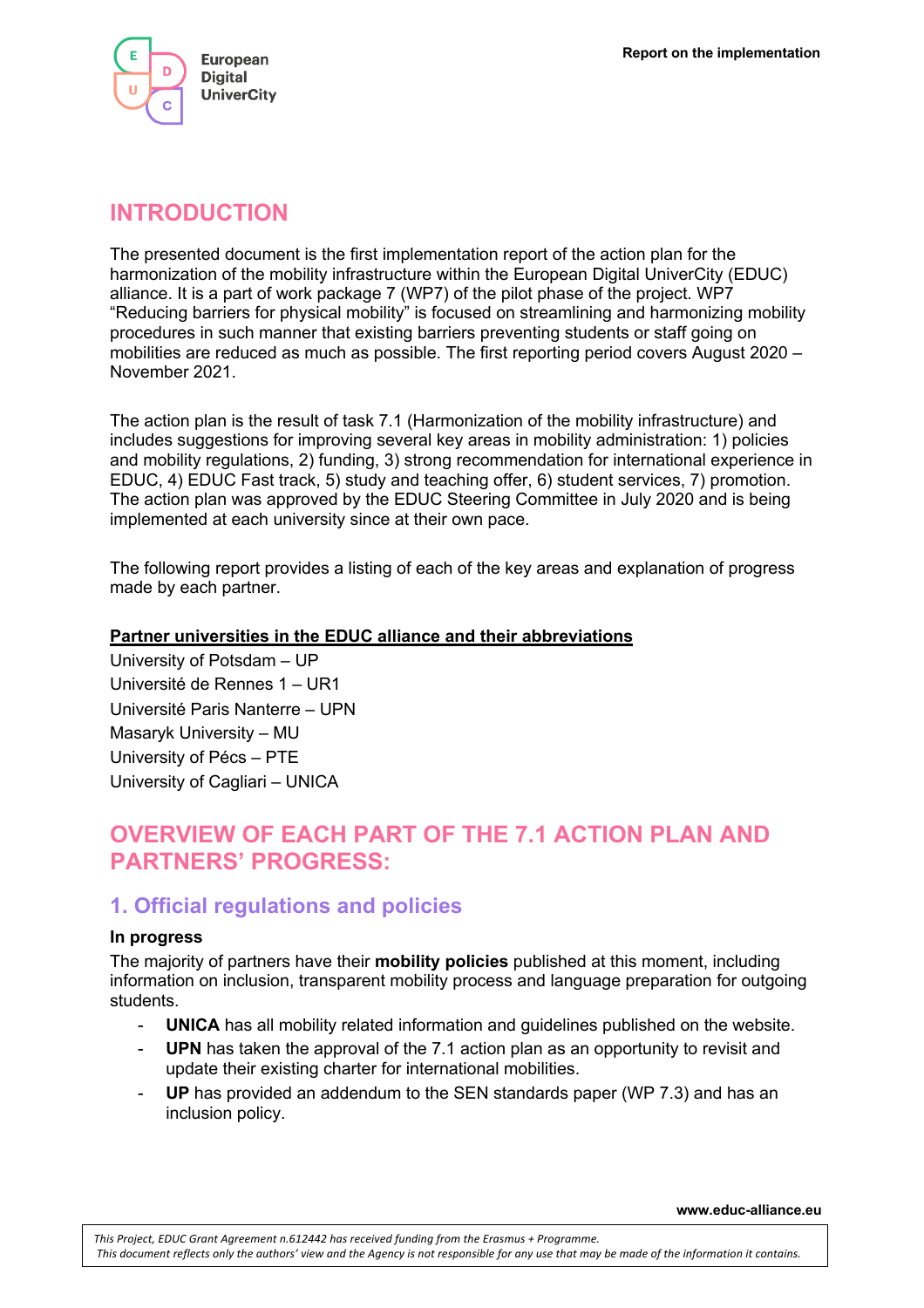

UP has no joint policy for mobility as study regulations have individual policies but common websites outlining mobility administration process, language preparation etc.: https://www.uni-potsdam.de/de/international/outgoing/uebersicht

- **MU** has all mobility administration related guidelines and rules published in the internal information system, as issued by the director of the Centre of International Cooperation, the vice rector for internationalization or the rector of the university.
- **PTE** also has all mobility related information and guidelines published on their website.

Regarding **safety and security rules for international mobilities**, partners have focused mainly on informing students about Covid-19 measures at their university given the current circumstances. All have Covid-19 related information published on their websites.

- UP has safety and security rules published for Covid-19, housing and general security.
- **MU** has general security rules and recommendations published, as well as Covid-19 related safety information.
- **UR1** does not have S and S rules for international mobility, however, specific working session is planned in December 2021 in order to publish an S and S section on the website for international students.
- PTE has rules, codes and safety instructions, as well as Covid-19 site available in English.
- **UPN** has recommendations related to Covid-19 and gender-based and sexual violence. There are no general or international focused security rules at UPN yet.
- **UNICA** has safety and security rules published for Covid-19.

# **2. Strong recommendation for international experience in EDUC**

## **In progress**

As it is clear from the deadline in the action plan (30 Sep 2022, end of the first funding period), it is considered to be a task the partners will work on continuously, as far as there are any international opportunities offered within EDUC. The consortium has promoted widely all the opportunities that have arisen until this moment, however, as also the university management and other key stakeholders need to be involved, the work is still in progress. The main progress of the alliance in this regard is seen in enriching and extending the existing offer of international experience: language courses, various forms of mobilities (short term, virtual, physical, etc.), opportunities for staff.

# **3. Funding**

## **Done**

All EDUC partners can guarantee additional funding for mobilities besides Erasmus+ funds.

# **4. EDUC Fast track**

## **In progress**

The EDUC fast track consists of several parts:

**www.educ-alliance.eu**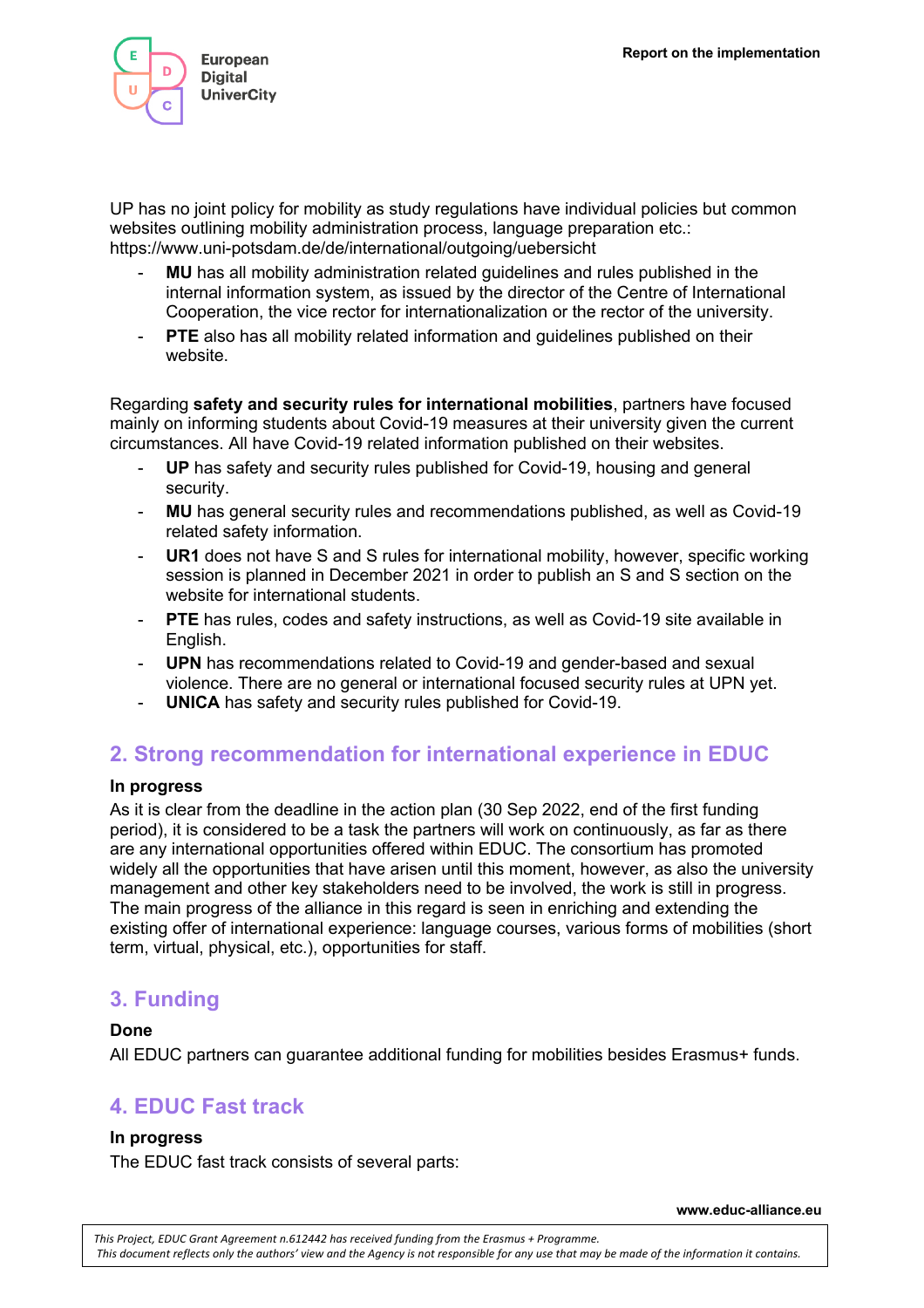

# **A) Inter-institutional agreements on university level signed between EDUC partners**

## **In progress**

Partners have some agreements signed on faculty/department level, but so far, the only institutional level IIA is signed between MU and UP. Partners are waiting to sign the IIAs electronically when Erasmus Without Papers will enable it for next Erasmus+ cycle. Due to recent opening of EWP portal (Dec 2021), the consortium expects to have the IIAs signed by February 2022.

# **B) Availability of international offices and EDUC contact person**

# **In progress**

All international offices in EDUC alliance are open most days of the working week and also available through e-mail and phone, doing their best to reply to all messages and requests in timely manner (within 2 working days as agreed in the action plan).

- UP, UPN and UNICA have successfully established a first point contact service for students and staff and appointed an EDUC contact person.
- **UR1** has created a generic EDUC e-mail address for EDUC oriented requests 4 members of the staff in charge of answering the requests but so far has no specific EDUC appointed person.
- **PTE** treats EDUC as a priority in each of the mobility sectors and has an Institutional EDUC Office since the beginning at the International Centre of the university.
- **MU** is working on establishing an EDUC generic e-mail address but has no specific EDUC contact person appointed so far.

# **C) Advance payment of mobility grant**

# **Done**

Most partners provide their students a major part of their grant in advance to ensure the student has enough resources to cover their basic needs in the country they will travel to. Students can rely on receiving their grants after they complete the necessary administrative steps.

- **UP** guarantees 80% of grant being paid as soon as the student hands in the Certificate of arrival.
- **UNICA** pays 100% of the grant ahead of mobility.
- **UR1** Due to calendar constraint in relation with the French regulation for student grant awarding to which the awarding committee refers to for the Erasmus+ grants, most students don't get their grant in advance. However, a special effort is dedicated now for gap-year scholarships being paid ASAP once administrative work is completed by the student and university.
- **UPN** pays the grant in advance only for EDUC grants (gap year so far). In other cases, 70% as soon as the student hands in certificate of arrival.
- MU pays 100% of grant in advance in case of spring mobilities; in case of autumn mobilities, in 90% cases the students also receive 100% of the grant (unless continuing the mobility after the end of the calendar year).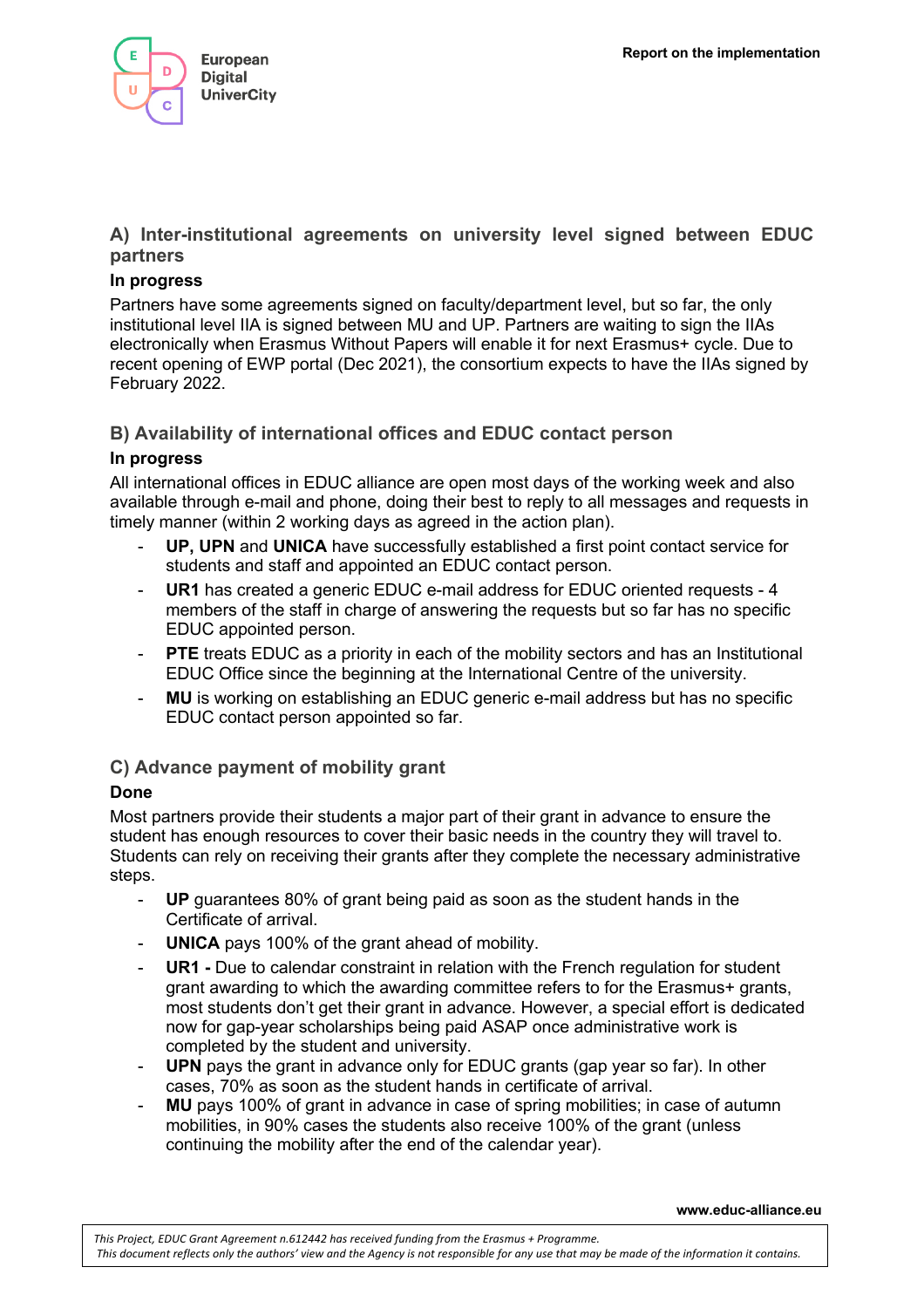

**PTE** provides the students with 100% of the grant if the student completes the necessary administration before the mobility, on the start of the mobility period the latest or upon the receipt of the certificate of arrival.

## **D) Joint policy for course recognition**

## **In progress**

This task ties in with task 7.2 in WP7, which focuses on the harmonization of study programs.

- **UP, PTE** and **MU** have a guideline or policy on study recognition published.
- **UR1** has no common frame at the university level, however, it is a priority topic of the Student Affairs department and the International Affairs department. A specialized working group involving several stakeholders was relaunched in 2021 in order to complete the common framework for course recognition.
- **UNICA** is currently working on course recognition for short mobilities. The guidelines on study recognition for outgoing students are published on UNICA's website.
- **UPN** Guideline for recognition will be included in the document which will replace the exchange student charter (see 1.)

# **E) Unified deadline for nominations and publishing of course catalogue – In progress**

## **In progress**

Partners have done steps to align their deadlines better with others in the consortium, and the deadlines for nominations were moved forward where possible.

- UP has moved nomination deadlines forward to align better with partners (winter semester: 15th April, summer semester: 15th October); however, publication of the course catalogue for entire academic year is not possible by 31st May due to IT restraints and academic freedom/ changing course catalogue each semester.
- In **UNICA** there are difficulties with publishing the course catalogue in May as it is usually published in July every year.
- **UPN, PTE** and **MU** establishing the nomination deadlines and publishing the course catalogue by May 31 is done.
- **UR1** Nomination deadline for incoming students is 15th of May. The course catalogue is finalized and published in December each year for the next academic year beginning in September.

## **F) Full commitment to EWP**

## **Done**

Partners are fulfilling their promise to keep up with all deadlines of the European Commission. Generally speaking, the EDUC alliance is ready to move with all necessary steps required by EWP (although some partners had some delays due to their external mobility tool provider) and have their IT teams ready, although they find the global implementation of EWP rather chaotic.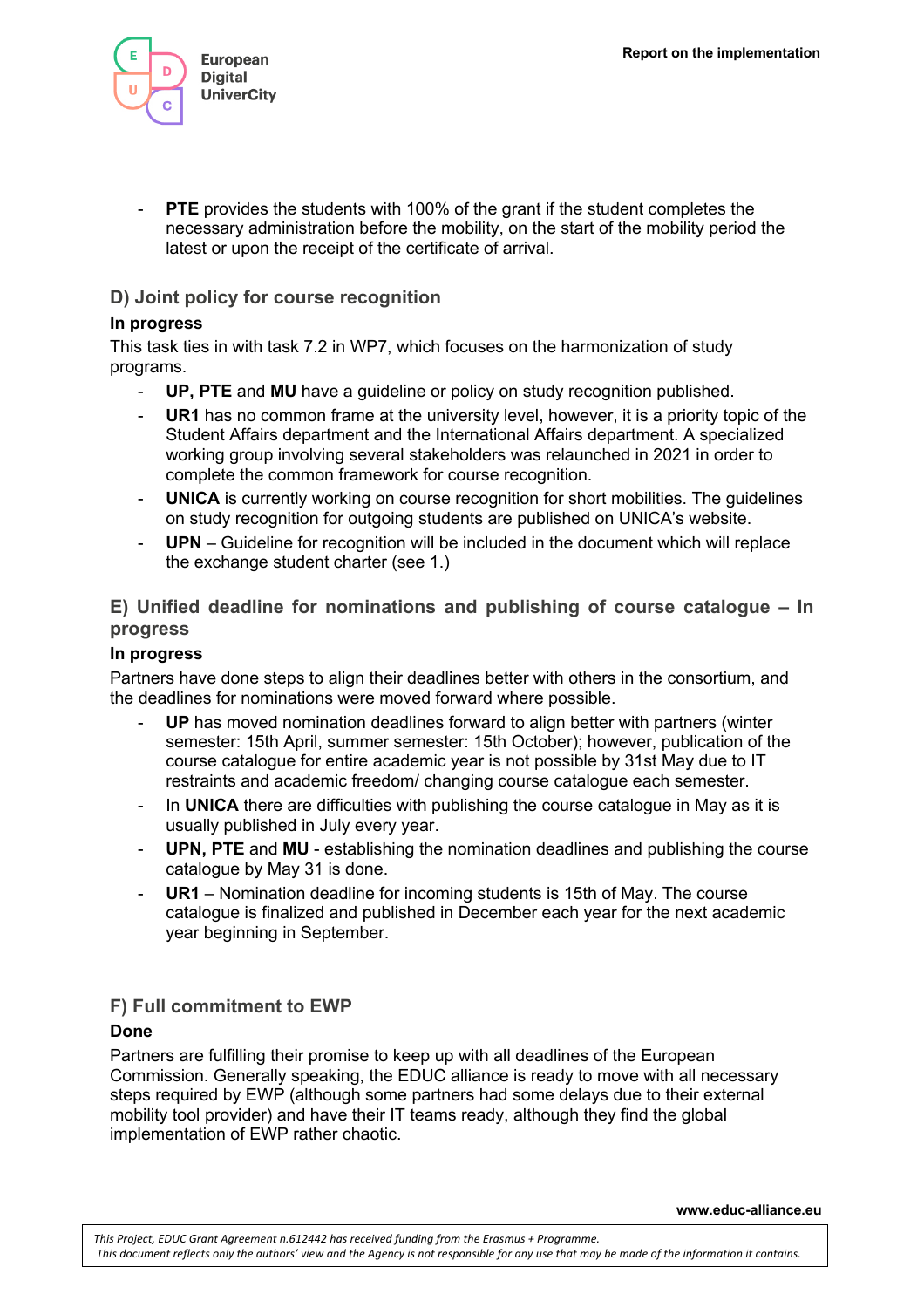

## **G) Priority accommodation for incoming students**

## **In progress**

Students at all EDUC universities can rely on extra support and assistance when looking for accommodation on their EDUC mobility.

- UP has ongoing negotiations with the student dorms provider about a quota for reservations for international students.
- **UR1** provides EDUC students extra assistance but all incoming students are treated the same (provided with access to accommodation).
- **PTE** and UPN EDUC and gap year students have priority in accommodation.
- MU is currently working on a solution to a possible situation where due to more shortterm mobilities the dormitories are full. Otherwise, the accommodation is guaranteed to all incoming students.
- **UNICA** provides EDUC students and all incoming students with the same assistance for the accommodation.

# **5. Study and teaching offer**

#### **In progress**

The majority of partners have their study catalogue published online and updated.

- **UP, UNICA, PTE** and **MU** have the study catalogue published online in English and updated.
- **UR1** The catalogue exists in French and it is not complete yet. Each IO in faculties publishes catalogue in English or gives individual information to incoming students. Therefore, a working group on the course catalogue in English was launched in 2021.
- UPN Study catalogue is published online and updated, but in French only.

Partners are also working on their offer of staff weeks and summer schools. Most of them have already provided either staff weeks, summer schools or both and the consortium is looking to enhance their offer further in the next year.

- **UP** offers summer schools and works on tutor visiting as part of regular Erasmus+ STA mobilities.
- UR1 has organized intensive English course for staff, physical staff shadowing and virtual job shadowing. They have also organized a summer school in July 2021 with ca 30 students from the EDUC alliance participating.
- **UPN** has offered a staff week and is working on the eventual tutor visiting and summer school offer.
- **PTE** offers Hungarian language courses.
- **MU** has organized a virtual staff week and plans to be more active with EDUC staff mobilities in the future. MU is also developing summer schools to be offered in the next months.
- **UNICA** Organizes once a year intensive language courses to promote mutual trust and confidence between EDUC staff